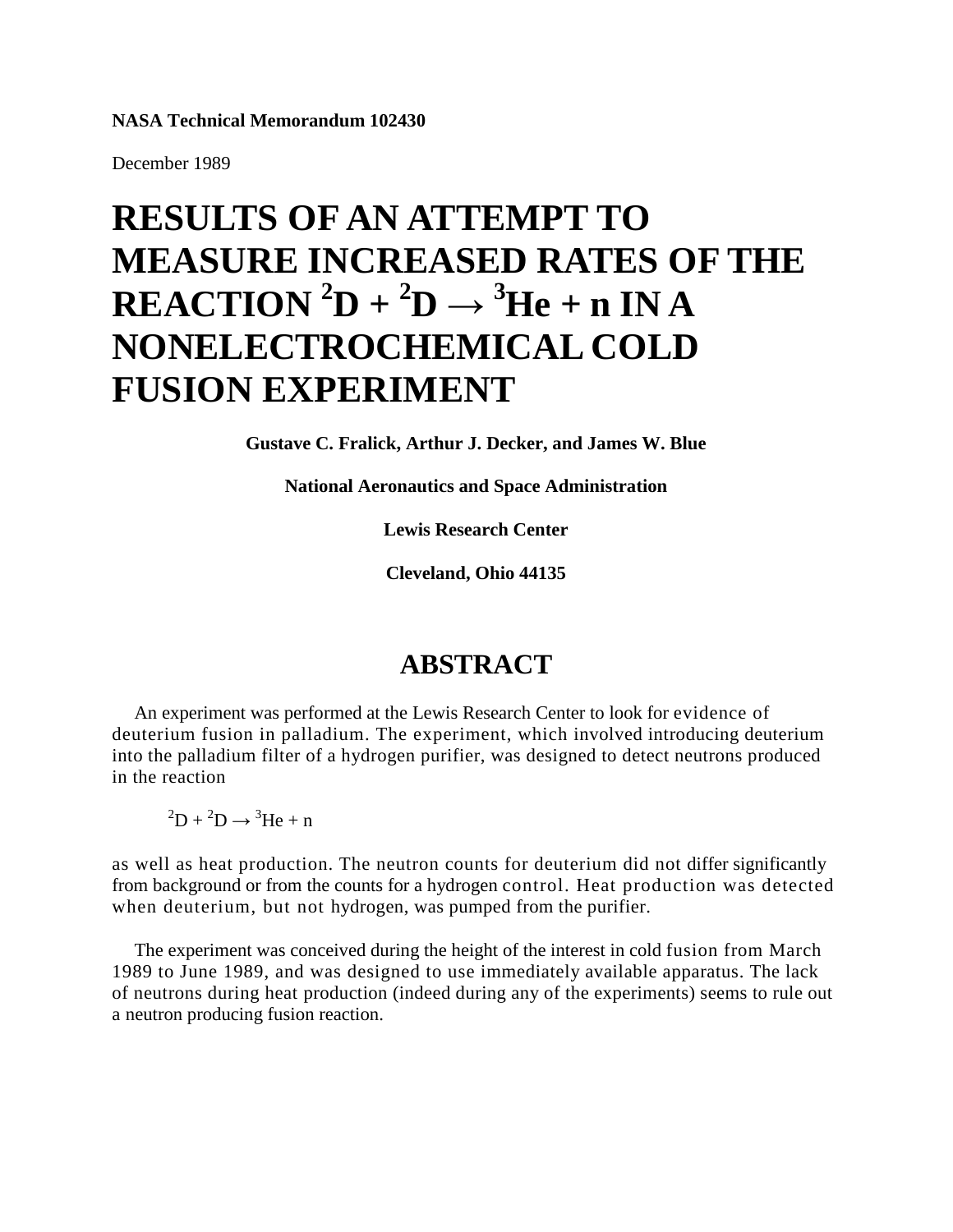#### **INTRODUCTION**

Two research teams announced in March 1989 that they had discovered evidence of nuclear fusion occurring at low temperatures (refs. 1 and 2). The first team of Fleischmann and Pons announced the observation of electrochemically induced "cold fusion" of deuterium. This fusion was reported to occur in electrolytic cells constructed from palladium-rod cathodes and platinumwire-mesh anodes in heavy water. The authors reported measuring heat exceeding the input of electrical energy to the cells and detecting neutron counts larger than the background count. There are two common fusion reactions in deuterium:

$$
{}^{2}D + {}^{2}D \rightarrow {}^{3}T(1.01 \text{ MeV}) + {}^{1}H(3.02 \text{ MeV})
$$
\n(1)

$$
{}^{2}D + {}^{2}D \rightarrow {}^{3}He(0.82 \text{ MeV}) + n(2.45 \text{ MeV})
$$
 (2)

The second reaction is the source of neutrons.

It is an understatement to say that the reports of cold fusion were exciting. Deuterium is a fairly abundant isotope of hydrogen, the most common element in the universe. Hence, cold fusion of deuterium would be an inexhaustible source of energy. It is also challenging to try to explain how palladium would enhance fusion of deuterium or deuterium ions in the first place. Fusion is normally highly improbable at room temperature, being inhibited by the mutual Coulomb repulsions of nuclei. Fusion can occur by tunneling through the Coulomb barrier. Equivalently, nuclear wave functions overlap to some extent in spite of the barrier. The tunneling probability is a strong function of the width of that barrier. The width of the barrier depends in turn on electrostatic shielding by extranuclear particles such as electrons or muons. Heavy, negatively charged particles such as muons shield for smaller nuclear separations, smaller barrier widths, and greater wave-function overlap than do the ubiquitous, light electrons. Muon catalyzed fusion is a recognized although presently impractical process. (ref.3) How palladium would reduce the barrier width with electrons as the shielding particles is a mystery.

An experimentally puzzling result was the failure of Fleischmann and Pons to detect enough neutrons for the heat measured, assuming fusion was occurring. The two authors reported neutron counts only 3 times higher than expected from cosmic rays and 7 to 10 orders of magnitude less than would be predicted from the heat generated. (ref. 1)

At the height of the cold fusion excitement, the authors of this TM were able to assemble the apparatus necessary to perform an experiment designed to look for evidence of the second reaction. There were two circa 1965 neutron detectors used to measure biological doses of neutrons. There were hydrogen purifiers which purify hydrogen by passing it through the wall of a heated palladium tube. There was a thermocouple attached to the palladium tube in a purifier for monitoring the thermal effects reported in reference 1. There was vacuum equipment for evacuating and outgassing the purifiers, and there was a source of deuterium gas.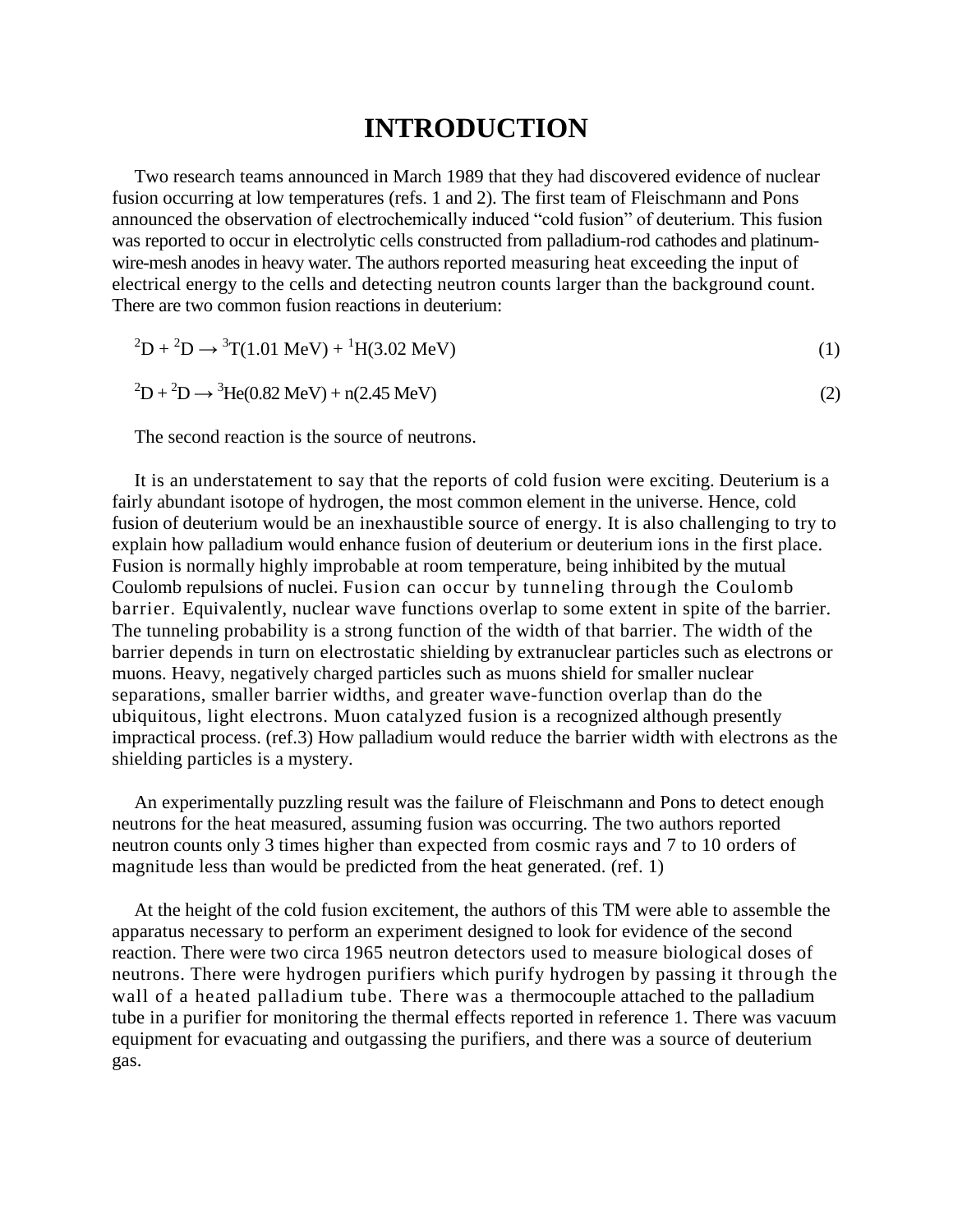The authors performed an experiment to determine whether the neutron-detector count for palladium in the presence of deuterium gas differed significantly from the background neutron-detector count. The experiment was repeated at different palladium temperatures and deuterium fill pressures. A control experiment was performed using hydrogen. The thermocouple was monitored during pumping, filling, and counting to detect thermal effects.

This experiment differs from the experiment reported in ref. 1 by using deuterium gas in a hydrogen purifier rather than heavy water in an electrolytic cell. Subsequent to the start of this experiment, the interest in cold fusion has declined, in part because of the failure of Fleischmann to repeat the results of ref. 1 in another experiment and the failure of others to find significant evidence of cold fusion (ref. 4). For the benefit of those who do not wish to read further, we state that our neutron-detector counts for palladium in vacuum, palladium in deuterium, and palladium in hydrogen did not differ significantly and we were unable to detect evidence of the second reaction. There was however one difference in thermal behavior between deuterium and hydrogen in the purifier.

The remainder of this TM discusses the experimental setup, results, and conclusions.

#### **DESCRIPTION OF APPARATUS**

A block diagram of the experimental setup is shown in fig. 1, and a photograph is shown in fig. 2. The deuterium from the fill bottle was transferred into the hydrogen purifier through a gauged pressure regulator. A vacuum pump was used to purge the fill lines and the purifier.

The hydrogen purifier was a Johnson-Matthey model HP-25 containing an estimated 25 cm of Pd (private communication). The Pd is in the form of a thin-walled tube. Hydrogen normally is passed through the wall of the tube for purification. Both inlet and outlet were pressurized with deuterium for the experiment, thereby maintaining both sides of the wall at the same pressure. The Pd is contained in a thermally insulated metal can together with an electric heating element and a thermocouple. The heater is provided to maintain the Pd at 370°C (700°F) during the purifier's normal use as a hydrogen purifier. The thermocouple is connected to a digital temperature readout on the front panel. This type of construction, having the Pd enclosed within a temperature monitored, insulated chamber, made it convenient to look for evidence of the heating reported by Fleischmann and Pons (ref. 1). The heater also made it possible to run the experiment at elevated temperatures, and the enclosure to run the experiment at elevated pressures. The purifier was small enough that a large fraction of the neutrons produced by the second reaction could be detected by external detectors.

The neutron counters were Tracerlab model BP-1 portable neutron monitors (colloquially called "Snoopies"). The detector consists of a proportional counter (50 cm active length), filled with  $BF_3$ , surrounded by a 20.6 cm diameter by 23.9 cm long cylinder of low density polyethelene. Neutrons interact with the Βin the proportional counter to produce alpha particles and <sup>7</sup>Li nuclei. These charged particles ionize the fill gas, and the resulting electrons are accelerated by the high electric field close to the anode wire leading to the counting of an event. The cross section for the  ${}^{10}B(n,\alpha)^7Li$  reaction is small for high energy neutrons such as those produced by deuterium fusion. The function of the polyethelene is to slow down high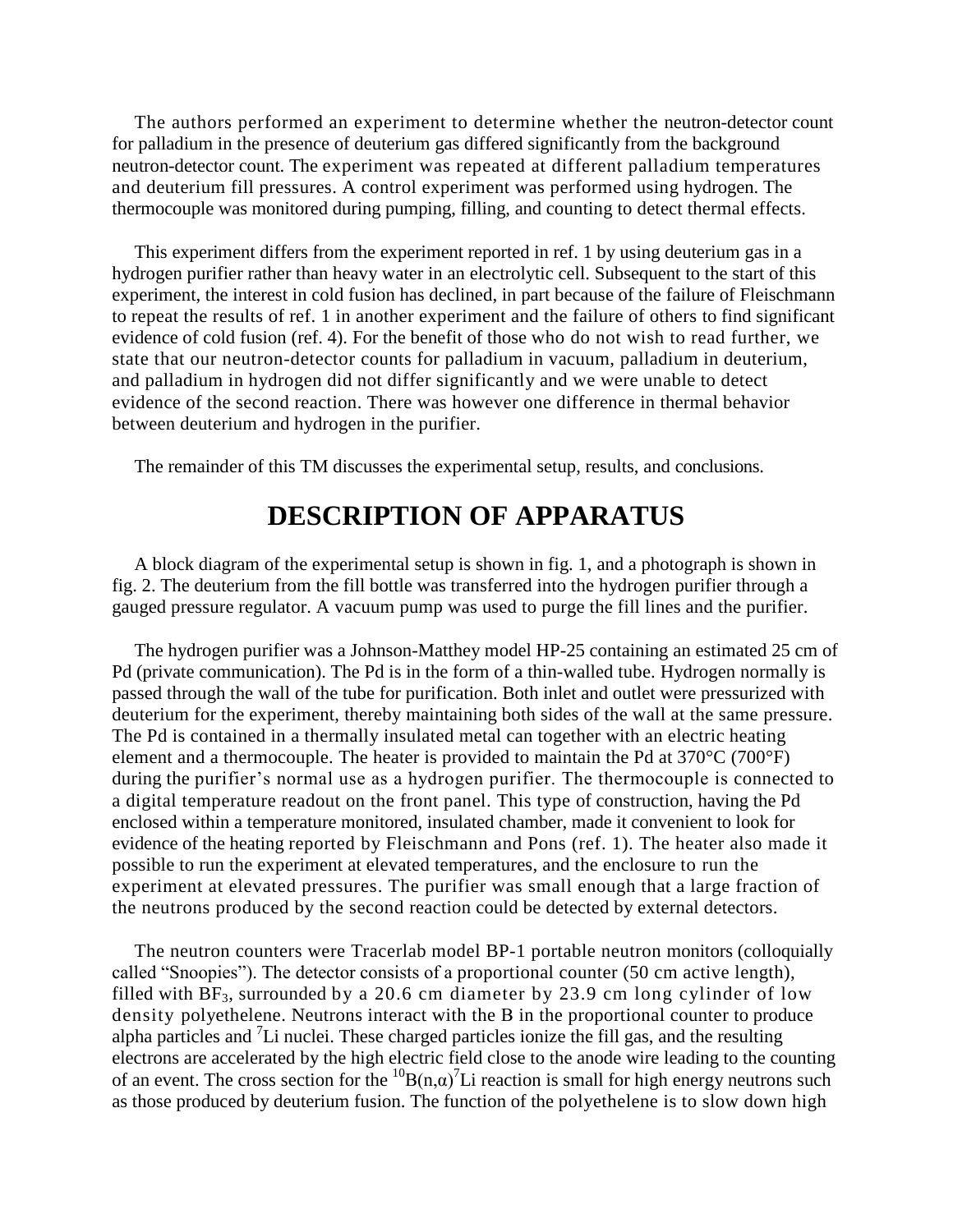energy neutrons. The neutrons lose energy via elastic collisions with the hydrogen atoms in the polyethelene until they reach energies in the eV range. At these energies, the reaction cross section has increased by a factor of about 1000.

The polyethylene jacket surrounding the proportional counter also contains a thin cylinder of a rubber like material impregnated with naturally occurring boron. This cylinder reduces the sensitivity of the SNOOPY to low energy neutrons, in order to more closely match the response of tissue over the energy range from thermal to 10 MeV. Unfortunately, there is also a decrease in the ability of the SNOOPY to detect deuterium-fusion neutrons.

The detectors were placed as close as possible to the palladium cell. A 5  $\mu$ Curie <sup>252</sup>Cf source, placed at the position of the palladium, resulted in a counting rate of about  $10<sup>2</sup>$ per minute.

The detectors have outputs which allow them to be used with event counters so that the cumulative number of events detected over a period of time can be recorded. We used this mode of operation for the experiment. The batteries normally used as a power source were replaced with regulated power supplies.

### **EXPERIMENT AND RESULTS**

Preparation consisted of using a diffusion pump to pump all the ports of the purifier with the Pd of the purifier at a temperature of about 370°C (700°F). The initial pumping was to about  $10^{-6}$  T for about 4 hours. The ports of the purifier were then valved off and the purifier was connected to the setup. Subsequent pumping was with a roughing pump only. However, a final fill of deuterium or hydrogen was always preceded by filling and pumping three times.

The actual experiment consisted largely of counting and monitoring temperature.

The plan was to determine whether there was a significant difference between the count with deuterium or hydrogen present and a background count. Background counts were made with an evacuated cell and were recorded on four separate occasions. The results in chronological order are graphed in figs. 3 - 6. The graphs show count rate versus counting time for the two detectors. Detector #1 is the black cylinder and meter to the right of the hydrogen purifier (fig. 2), and detector #2 is the cylinder and meter to the left of the purifier. The purifier is the box with the valves and tubes extending from it.

The cumulative counts for each detector were observed and divided by the total elapsed time from the start of the particular run. The resulting counting rate was plotted as a function of elapsed time.

The first background count, shown in fig. 3, was performed before deuterium was introduced into the purifier. The error bars represent plus and minus one standard deviation estimated by assuming that the counts are a Poisson distributed random process. Counts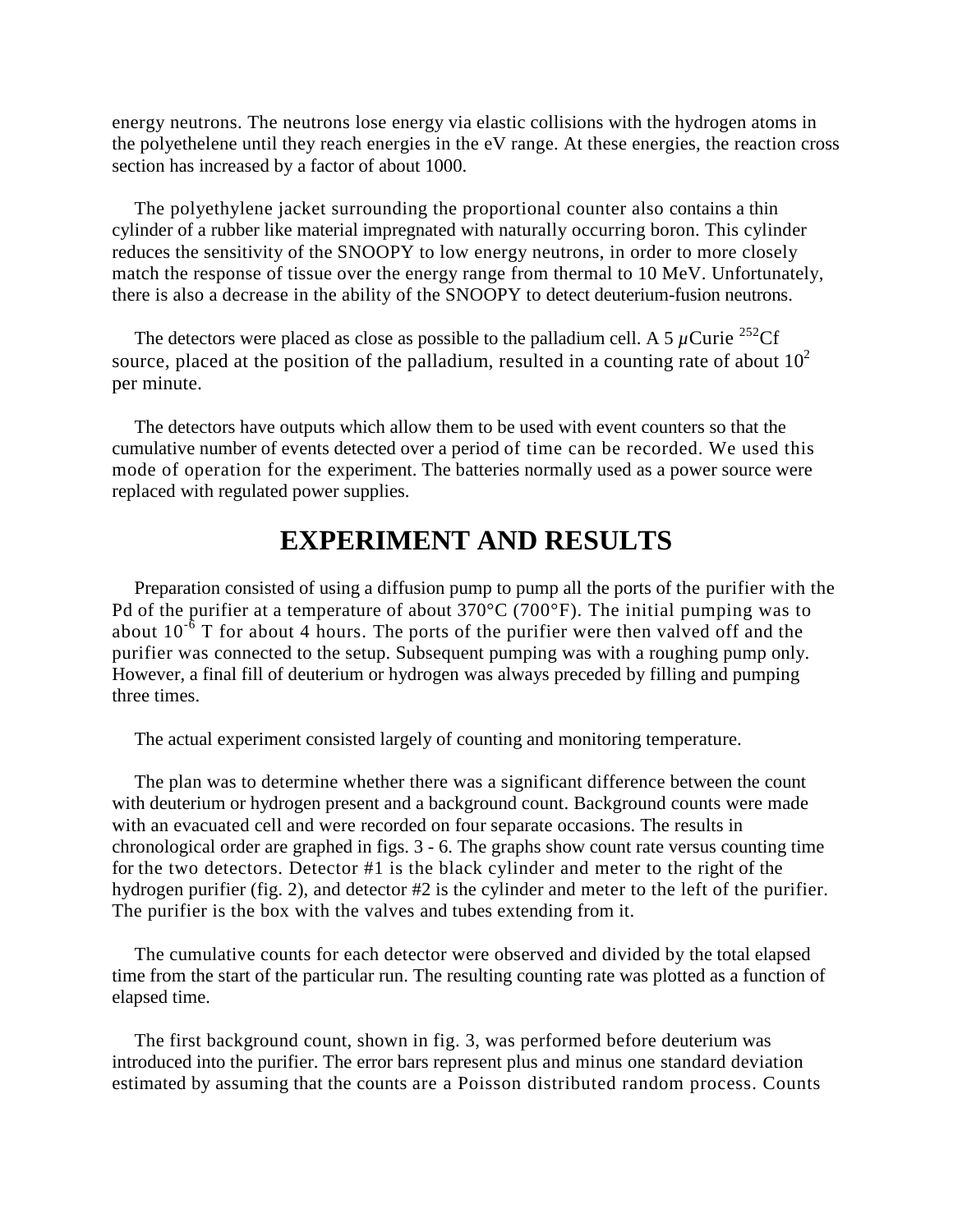were recorded throughout this work at somewhat irregular intervals; all results have been graphed.

Figure 7 summarizes best the significance of the background measurements. The figure shows the difference between the final counts in figs. 4, 5, and 6 and the final count of the first background measurement (fig.3). The count difference is plotted against the actual time of the final count as measured from the beginning of the experiment. The count differences differ from zero by as many as 2 standard deviations (Fig. 7b). Hence, with deuterium present, we are disinclined to consider differences of less than 3 standard deviations to be significant.

The results at various deuterium fill pressures and Pd temperatures are graphed in figs. 8 - 13. The time from the beginning of each run is plotted along the abscissa and the difference between the count rate and the background count rate is plotted along the ordinate. The final value of a background count chronologically closest to the end of a run is selected. Figure 9 shows results only for detector #1, since the event counter for detector #2 malfunctioned (the displayed count incremented by 2 or more per event) during that run. Again during the run of June 26 - June 30, multiple counts were observed on event counter #2 (Fig. 11b). The counter was replaced for subsequent runs.

Runs were made with cold fill pressures of deuterium ranging from 69 kPag (10 psig) to 552 kPag (80 psig) and with Pd temperatures ranging from room temperature to 389°C (732°F). The count difference did not exceed 2 standard deviations, except when counter #2 malfunctioned and exhibited multiple counting (fig. 11).

Figure 14 shows the results of a control run performed with ordinary hydrogen. The maximum difference is about 1 standard deviation.

Neither deuterium nor hydrogen showed neutron counts significantly different from background. The thermal results are somewhat more interesting.

A temperature increase always occurred as deuterium or hydrogen was introduced into the hydrogen purifier, after it had been pumped down. However, a temperature rise also occurred with deuterium as the gas was being pumped out of the purifier. For example, the purifier was filled with  $D_2$  at a temperature of 383°C (722°F) and a pressure of about 1,380 kPa (200 psia). The lines to the purifier had been pumped down, and the purifier was to be evacuated prior to running another background count. As the valve on the hydrogen purifier was cracked open, the temperature began to rise. We continued to open the valve slowly; by the time the valve was fully open (10 or 15 seconds), the temperature had increased to 400°C (752°F) before it began to decrease. During this time, the temperature control setting remained at 720°F, and the temperature rise was much more rapid than was possible using the electric heater. Neither neutron detector registered any counts during the time heating occurred.

After proceeding with the background count, the purifier was refilled with  $D_2$  at 374°C (705°F) and 1,380 kPa (200 psia). Another neutron count was taken for 10 days, and the purifier was again evacuated, but this time the heater control temperature was reduced to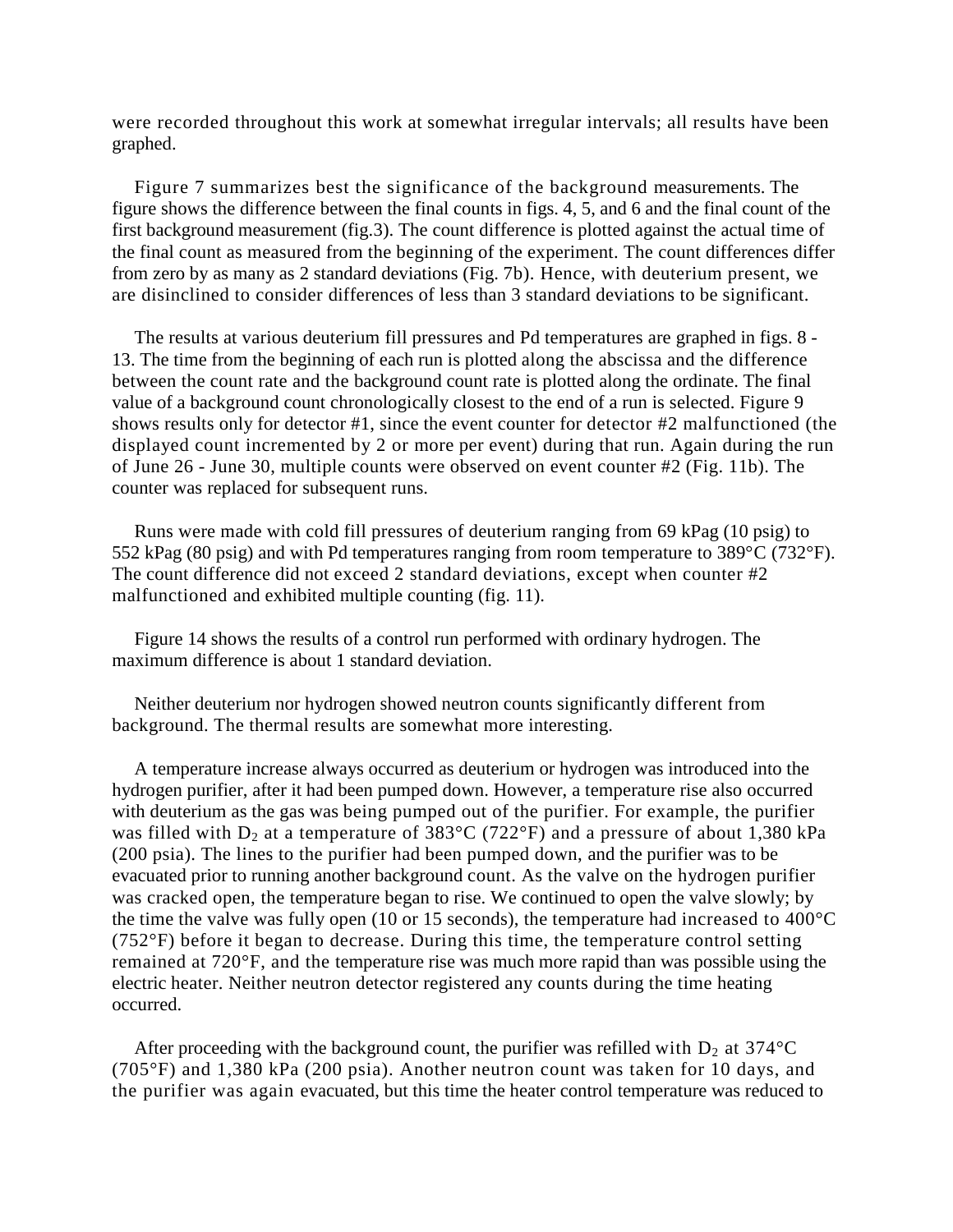$24^{\circ}$ C (75 $^{\circ}$ F). This was done to preclude any possibility that a temperature rise might be due to unintended operation of the electrical heating element. Because the possibility now existed that the Pd element would crack if it were allowed to cool without being evacuated, the valve was opened fully as soon as the lowered control temperature was set. This time the temperature dropped from  $374^{\circ}$ C ( $705^{\circ}$ F) to  $370^{\circ}$ C ( $698^{\circ}$ F) and then slowly increased back up to 375°C (707°F), again indicating heating as the deuterium was removed from the palladium. As before, no neutrons were registered by either detector during the time the heating occurred.

The above cycle of background count, neutron monitoring with the purifier at 374°C (705°F) and 1,380 kPa (200 psia), and evacuation was then repeated using ordinary  $H_2$  as a control. In the case of hydrogen, there was no evidence of self heating as the hydrogen was withdrawn from the purifier; the temperature dropped quickly as the valve was opened, and continued to drop when the valve was fully opened.

#### **CONCLUDING REMARKS**

This experiment to look for evidence of the second deuterium fusion reaction

 ${}^{2}D + {}^{2}D \rightarrow {}^{3}He + n$ 

in Pd showed a negative result even at the rather low level of significance of 3 standard deviations. Differences of 1 or 2 standard deviations were observed in the background count as well as when deuterium or hydrogen was present in the hydrogen purifier.

One can only speculate about the source of the heating which occurs when  $D_2$  and not  $H_2$  is removed from the Pd. The lack of neutrons during the heating (indeed during any of the experiments) would seem to rule out the second reaction as an explanation.

#### **REFERENCES**

1. Fleischmann, M.; and Pons, S.: Electrochemically Induced Nuclear Fusion of Deuterium. J. Electroanal. Chem., vol. 261, 1989, pp. 301-308.

2.Jones, S. E.; et. al.: Observation of Cold Nuclear Fusion in Condensed Matter. Nature, vol. 338, Apr. 1989, pp. 737-740.

3.Jones, S. E.: Muon-Catalyzed Fusion Revisited. Nature, vol. 321, May 1986, pp. 127-133.

4.Levi, B. G.: Doubts Grow as Many Attempts at Cold Fusion Fail. Physics Today, Jun. 1989, pp. 17-19.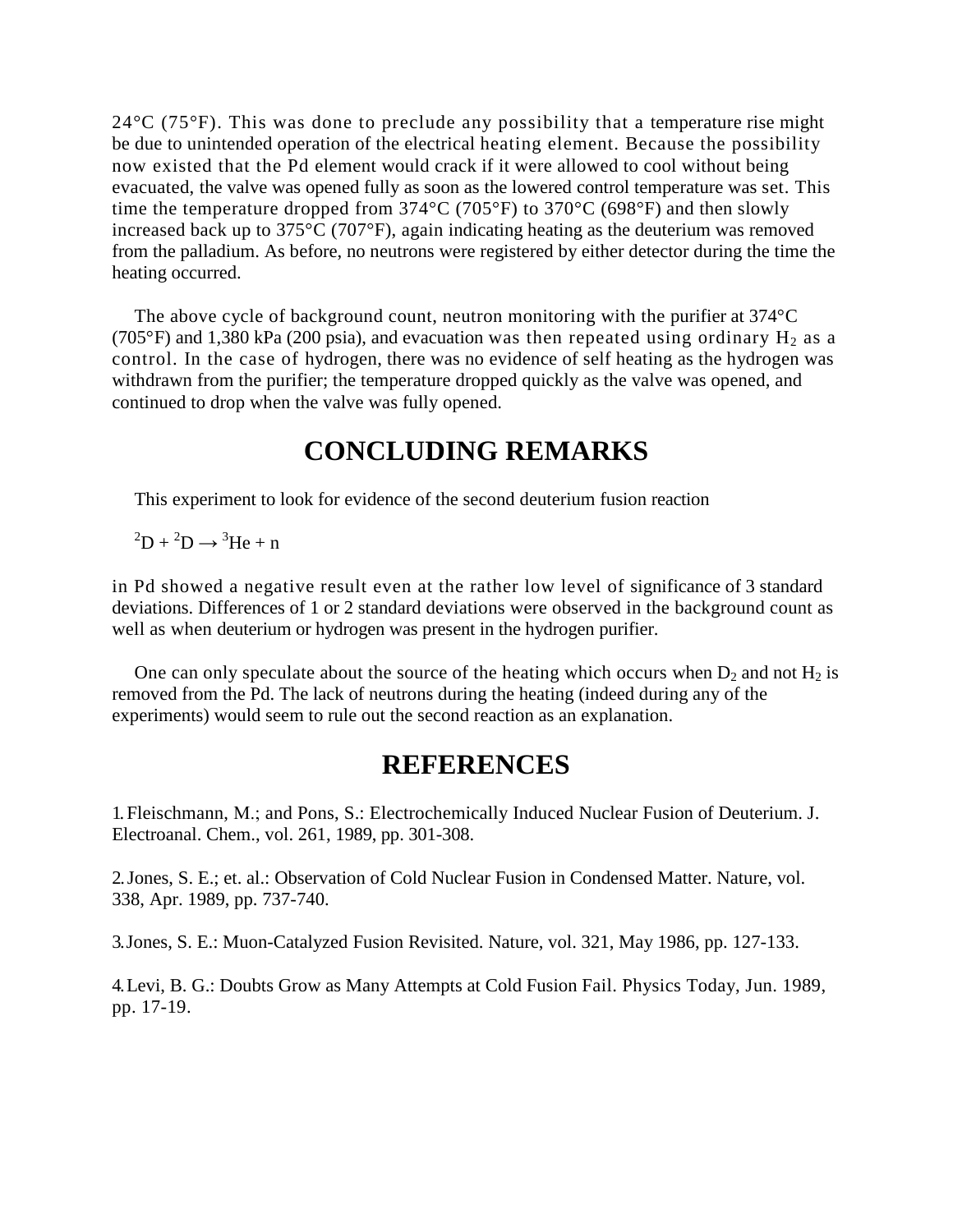## **ACKNOWLEDGEMENTS**

The authors wish to acknowledge the assistance of Mr. Kenneth E. Weiland for laying out and constructing the vacuum system of this experiment and Mr. J. Anthony Powell for loaning his hydrogen purifier.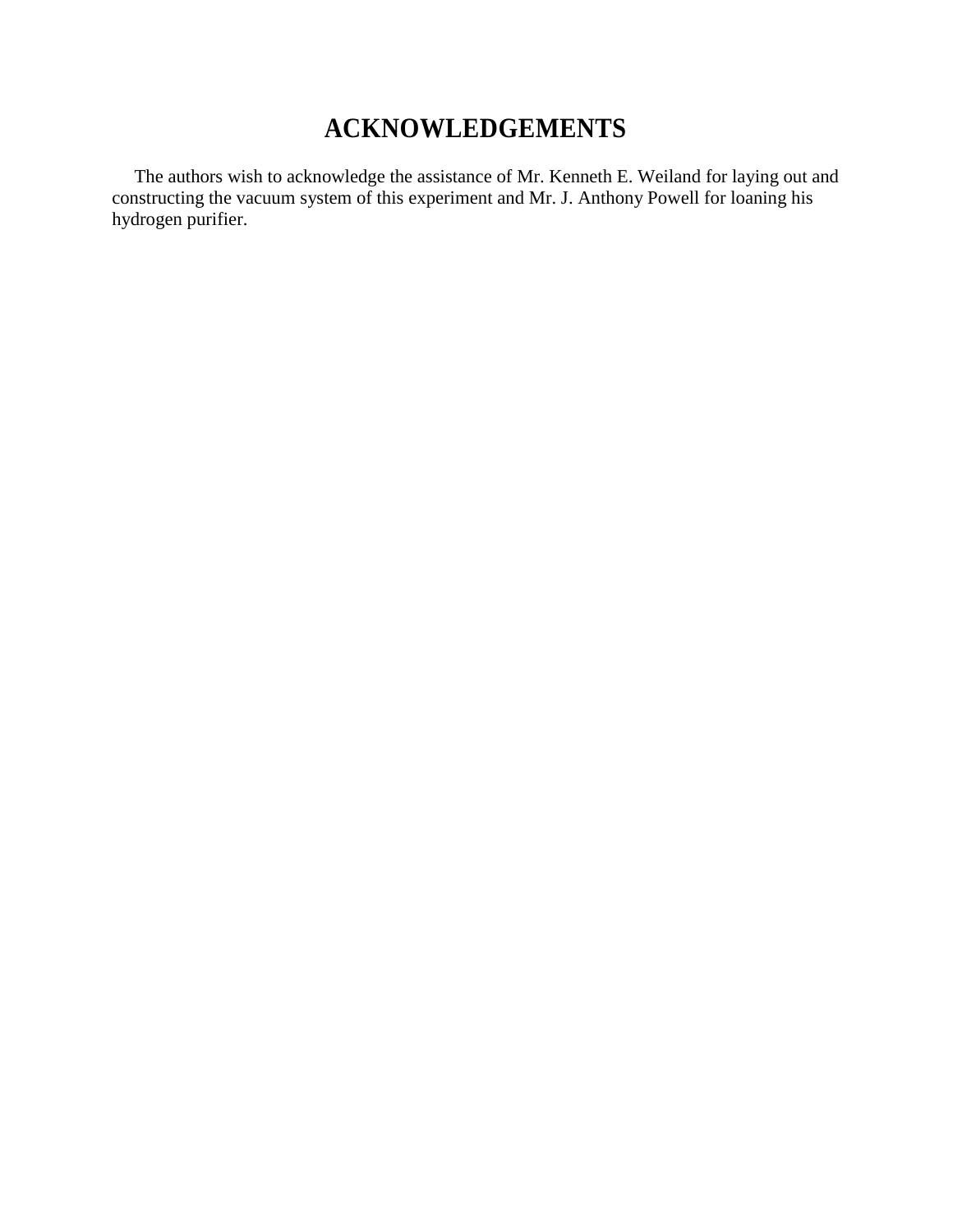

**Figure 1. Block diagram of experimental setup showing vacuum and fill lines as well as hydrogen and neutron detectors.**



**Figure 2. Photograph of experiment showing hydrogen purifier flanked by two neutron detectors.**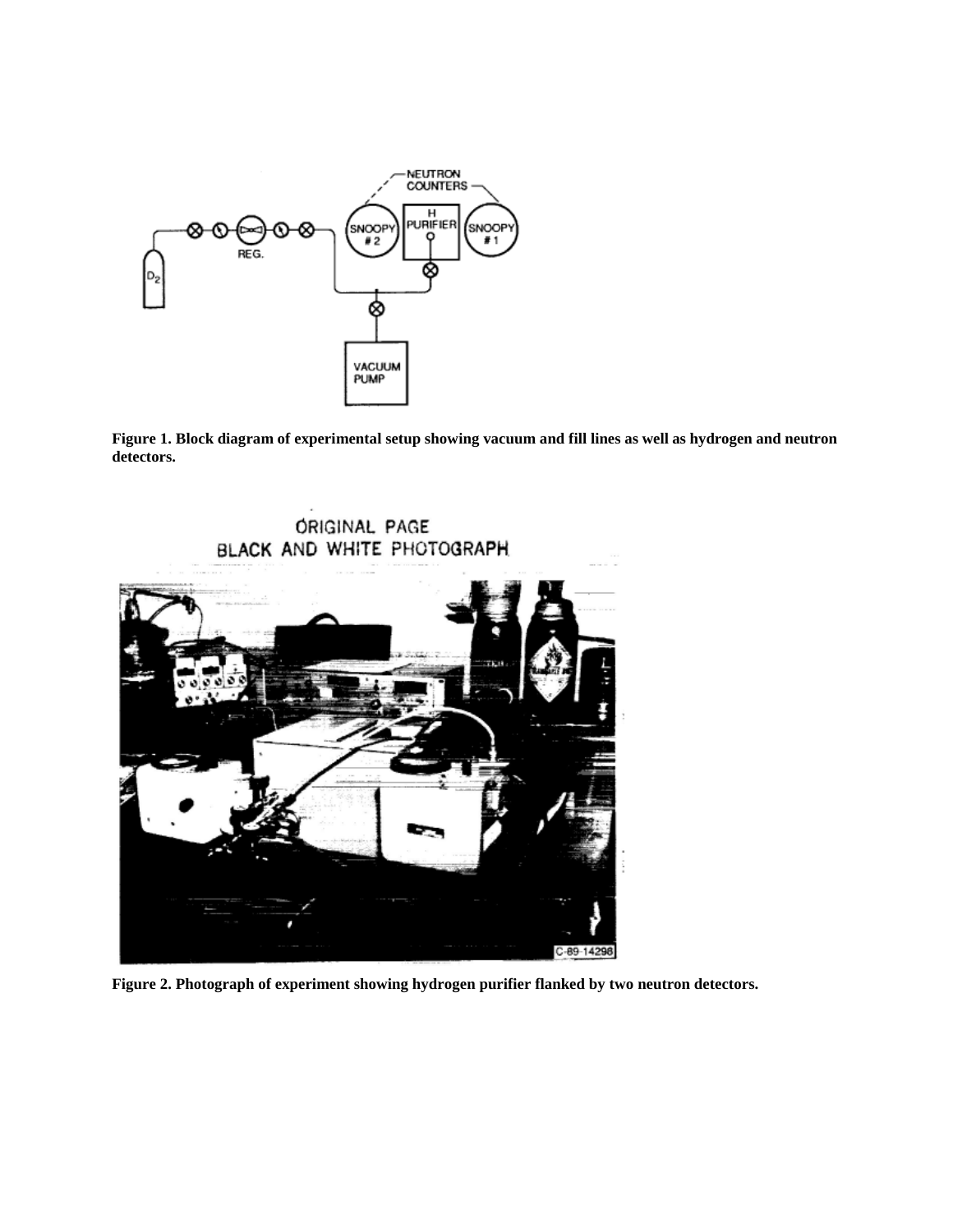

(b) Detector #2.

**Figure 4. Background count in counts per hour for June 23 - June 26.**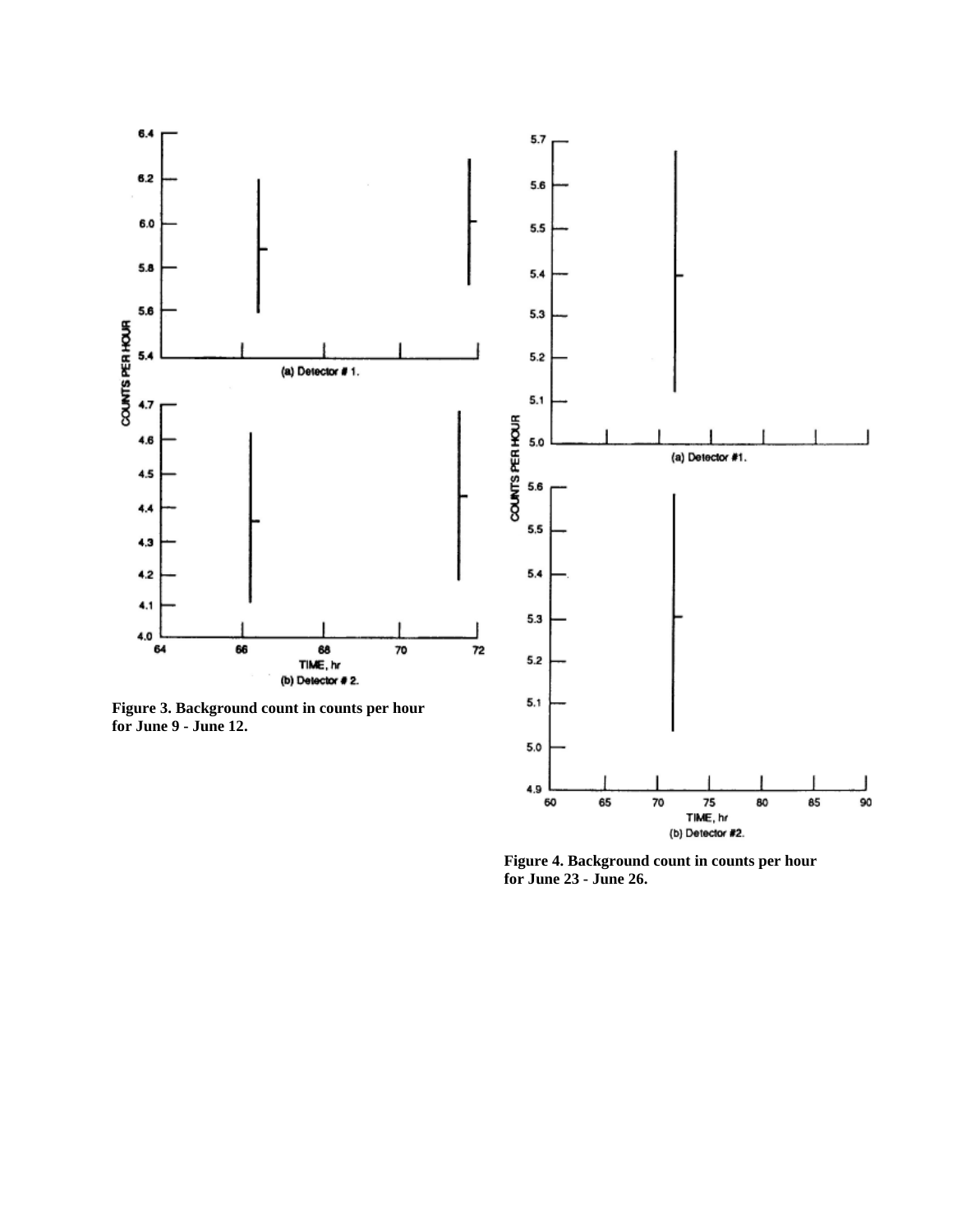



**Figure 6. Background count in counts per hour for July 27 - August 1.**

**Figure 5. Background count in counts per hour for July 7 - July 18.**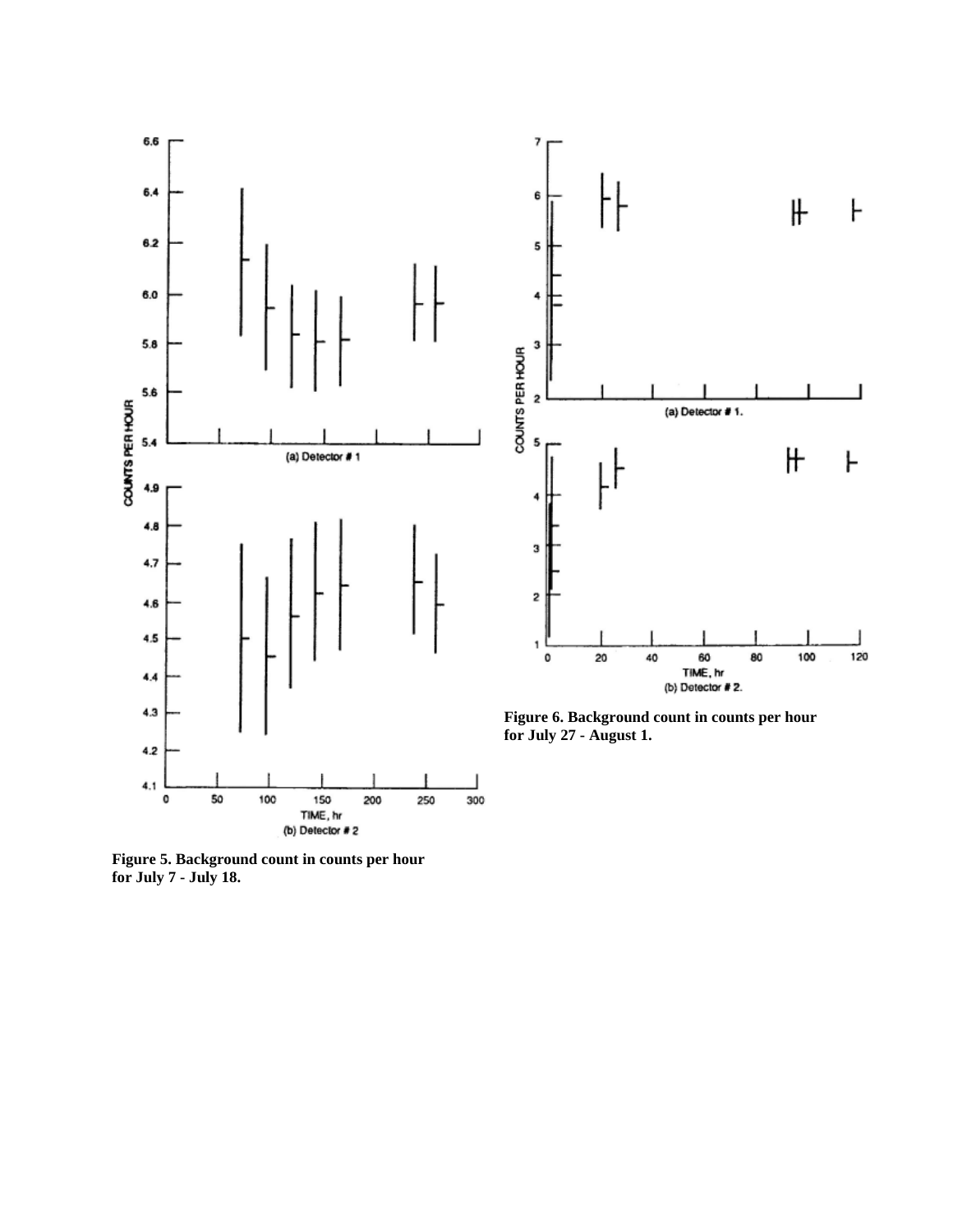

**Figure 8. Net Count In counts per hour for a deuterium fill of 69 kPag (10 pslg) and palladium element at room temperature. Measured from June 12 - June 15.**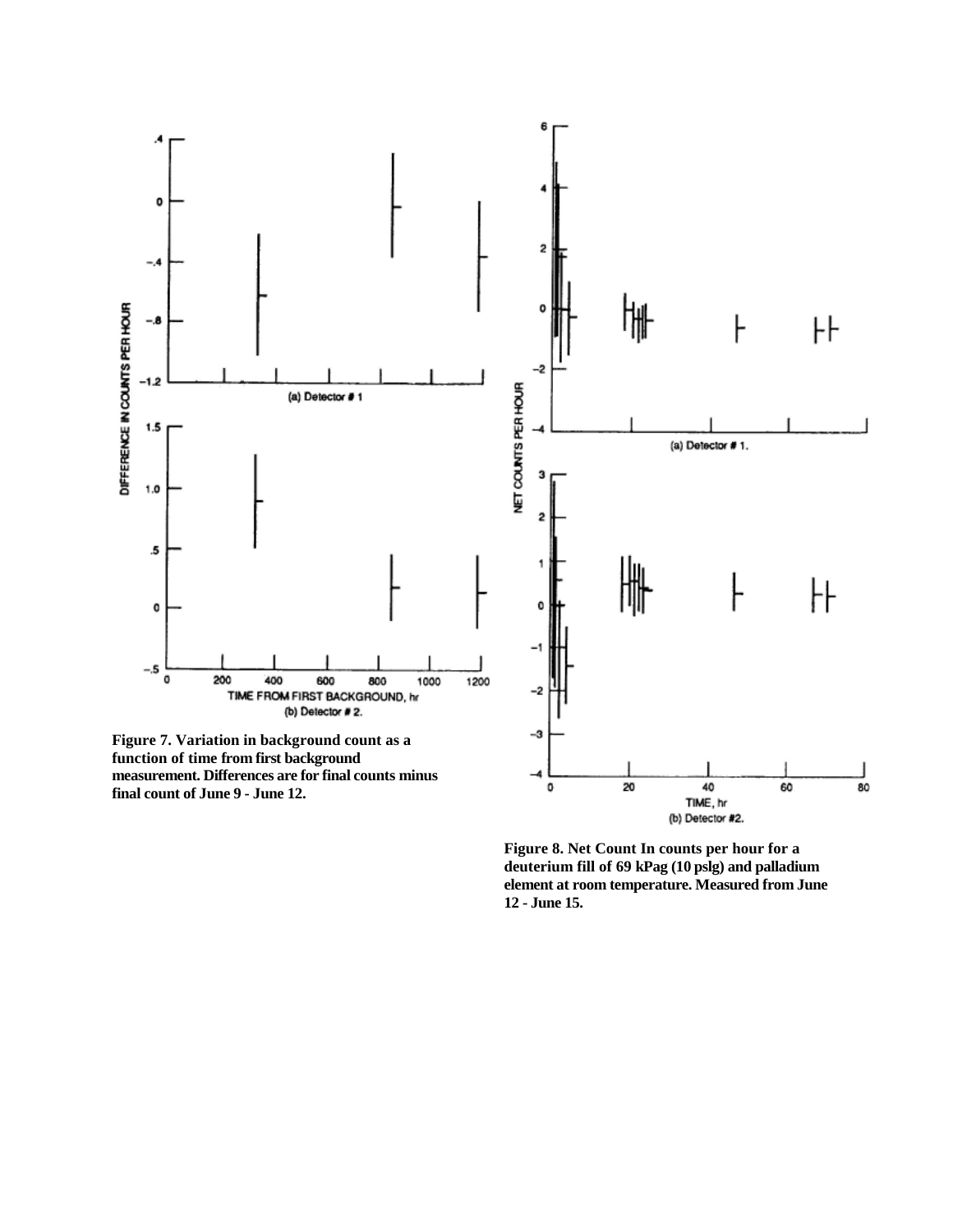

**deuterium fill of** 69 **kPag (10 pslg) and palladium element at 142°C (288°F). Detector # 1 only. Measured from June 15 - June 19.**



**Figure 10. Net count in counts per hour for a deuterium fill of 69 kPag (10 pslg) and palladium element at 389°C (732°F). Measured from June 19 - June 23.**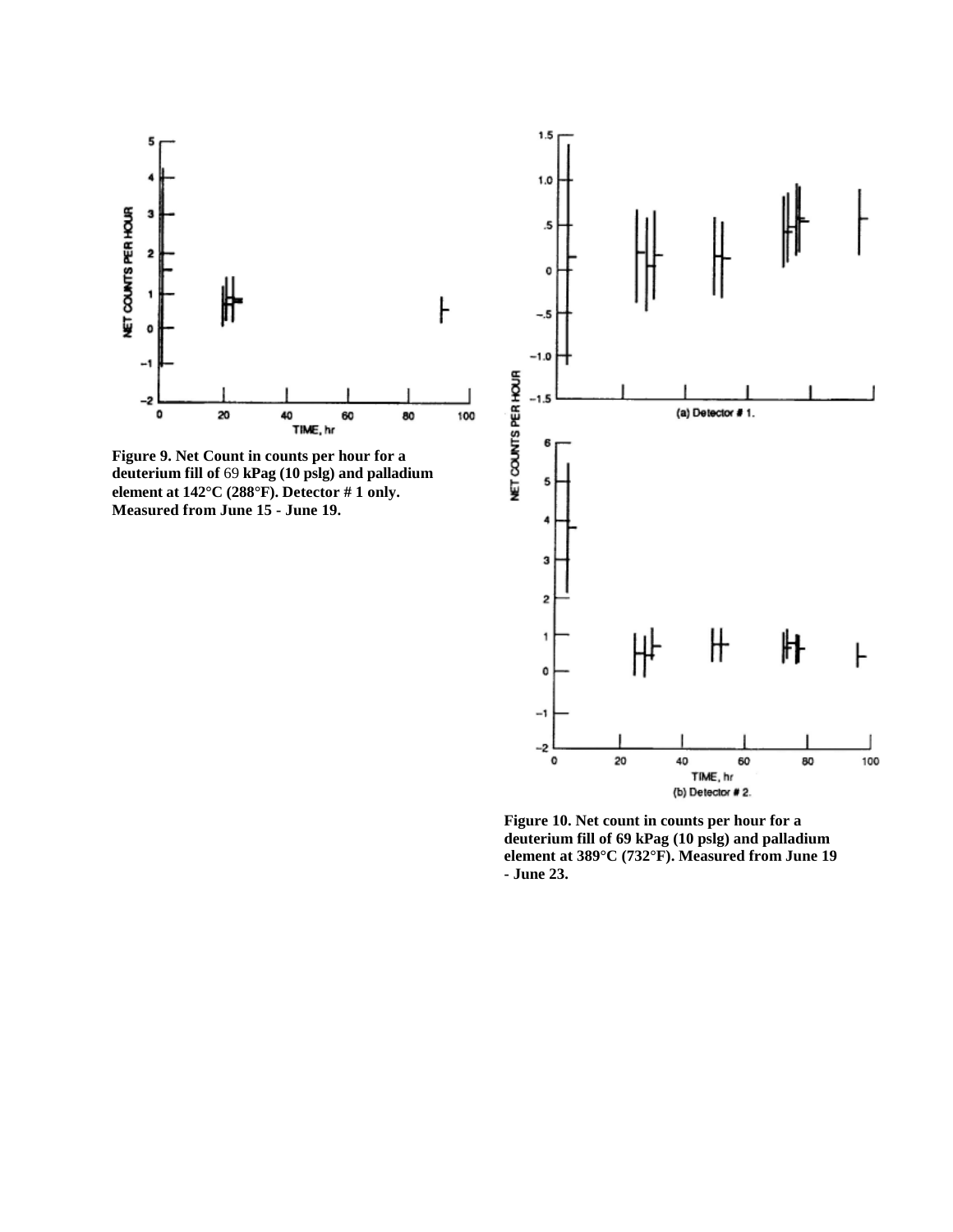

**Figure 11. Net count in counts per hour for a deuterium fill of 552 kPag (80 pslg). Palladium temperature during fill was 33°C (91°F). Palladium temperature while counting was set at 210°C (410°F). Measured from June 26 - June 30.**



**Figure 12. Net counts per hour for fill conditions the same as In figure 11, but for palladium temperature Increased to 382°C (720°F). Measured from June 30 - July 7. New event counter for detector # 2.**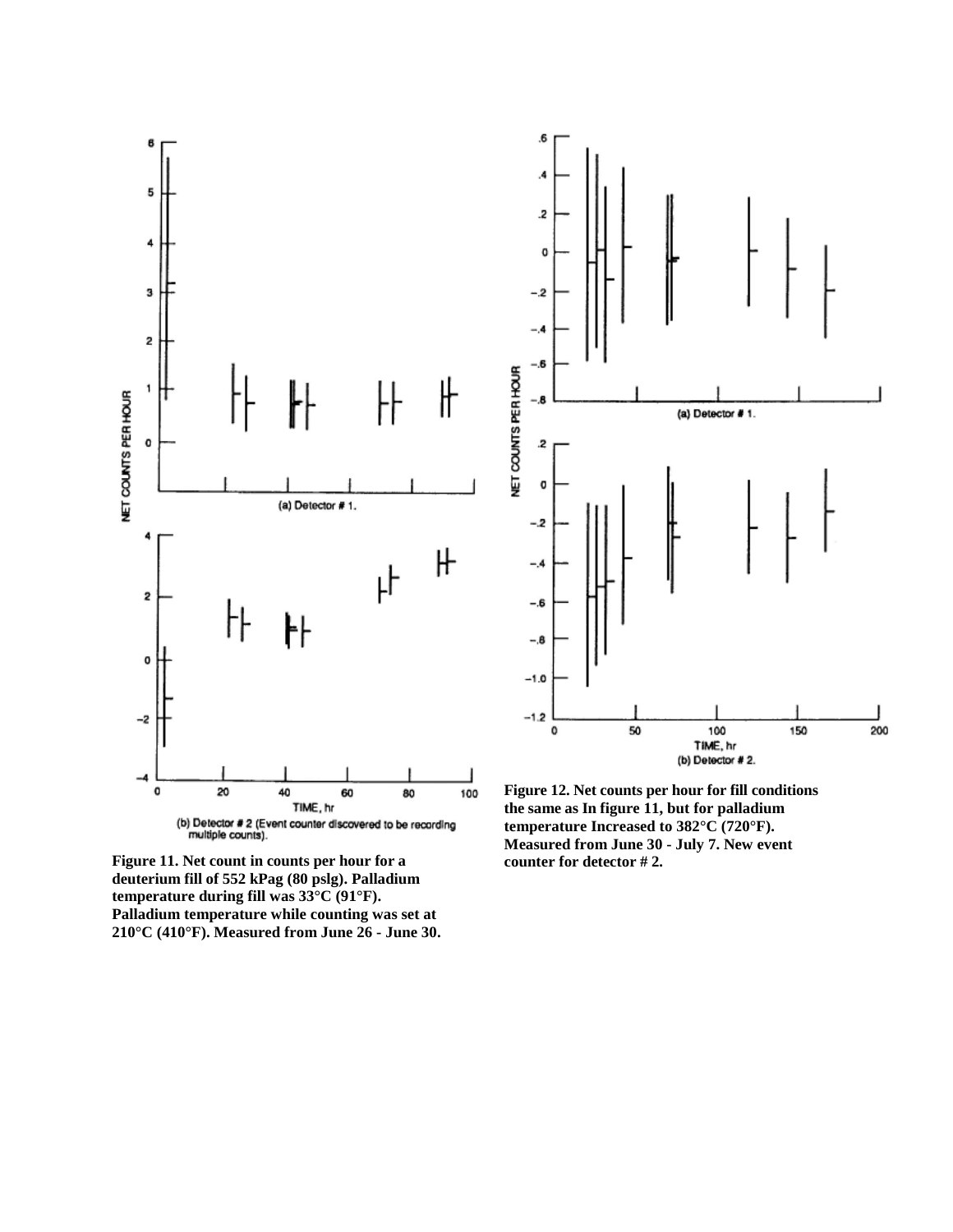

**Figure 13. Net counts per hour for a deuterium fill of 552 kPag (80 psig). The palladium temperature during fill was 32°C (90°F). The palladium temperature while counting was 371°C (700°F). Measured from July 18 - July 27.**

**Figure 14. Results for the hydrogen control. The fill pressure was 552 KPag (80 psig). The palladium temperature during fill was 35°C (95°F). The palladium temperature while counting was 371°C (700°F). Measured from August 1 - August 8.**